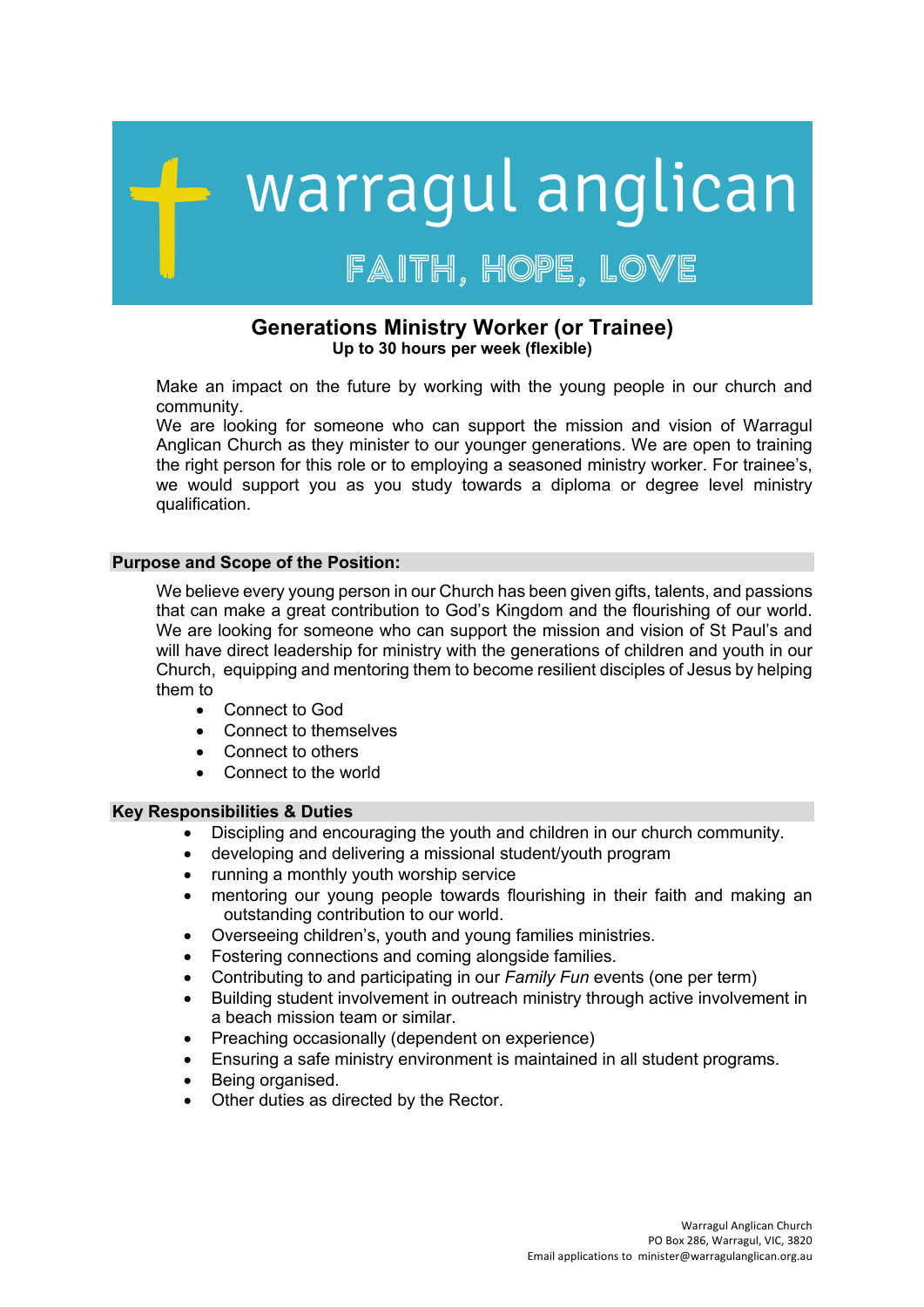## **Position Description:**

| <b>Position Title</b>                                | <b>Generations Ministry Worker (or Trainee)</b>                                                                               |
|------------------------------------------------------|-------------------------------------------------------------------------------------------------------------------------------|
| <b>Employment Type</b>                               | <b>Part Time</b>                                                                                                              |
| <b>Hours</b>                                         | Up to 30 hours per week (flexible), including Friday night youth program<br>and Sunday Church involvement                     |
| Location                                             | Warragul Anglican Church: 92-102 Victoria St Warragul<br>Some offsite work at youth/student events                            |
| Reporting To                                         | Rector                                                                                                                        |
| <b>Direct Reports</b><br>Date Commencing             | Youth and children's ministry volunteers<br>Negotiable                                                                        |
| <b>Key Relationships</b><br>(Internal &<br>External) | Students and children, Rector, Parish Council, Parents, local schools                                                         |
| Salary                                               | Pro rata amount of \$47,675 - \$53,635 pa, negotiable & depending on<br>experience. Annual figure is based on a 35 hour week. |
| Superannuation                                       | Employer contribution of 10%                                                                                                  |

# **Qualifications – desirable but not essential**

• Relevant studies either completed or undertaking in any of the following: ministry, theology, youth ministry, chaplaincy

# **Experience**

- Demonstrated passion and skill in talking with and engaging with children and youth.
- Some experience of children's, youth or student ministry.
- Evangelism, mentoring and/or discipling experience desirable.

# **Essential Skills & Abilities**

- Confident knowledge and experience of the Christian faith
- Good knowledge of Christian Scripture
- Demonstrated ability to engage with, lead and teach young people
- Demonstrated ability to manage pastoral responsibilities with persons in a Christian ministry context.
- Collaborative
- Organisation and planning skills
- Able to use: Mac computers, Microsoft Word, Gmail, social media,.
- Able to use or learn to use software such as: Planning Centre, Squarespace, **Eventbrite**
- Willingness to work in a team and to be accountable.